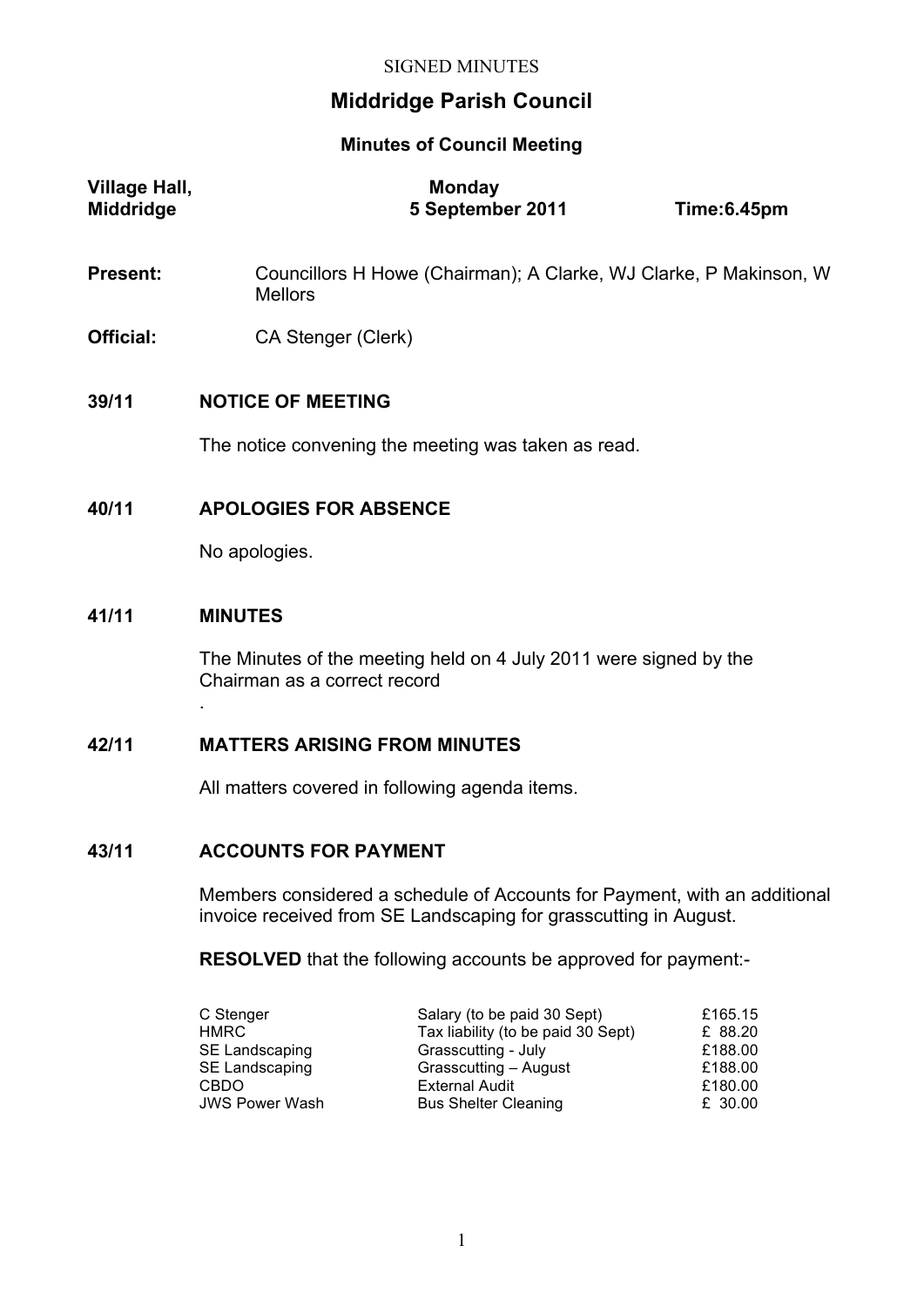### **44/11 GROUNDS MAINTENANCE & GENERAL REPAIRS**

i) Maintenance of the Millennium Hedge (minute 25/11 i refers) Cllr A Clarke reported that no further contact had been received regarding maintenance of the Millennium Hedge by the Countryside Service but would follow this up. Arrangement of a 'volunteer day' was also discussed, in line with CVS 'Make a Difference Day', at which members of the council were prepared to undertake maintenance of the undergrowth, hopefully with some volunteer assistance.

**RESOLVED** that Cllr A Clarke contact Ian Grey/Countryside Service further regarding undertaking maintenance.

#### ii) Parish Paths Partnership

An email had been received from Elaine Field requesting details of parish circular walks to be included in a published guided walks programme for April - September 2012. A number of walks of varying length were identified – it was agreed that the Clerk contact Elaine to establish the best length of walk for the programme, and then a suitable circular walk could be agreed upon.

**RESOLVED** that the Clerk contact Elaine Field to discuss a suitable walk.

#### iii) Village Green – Trees

The Clerk had requested and received the necessary paperwork for permission to crown lift the trees on the village green. Cllr J Clarke had completed the forms with the relevant details and will send to Durham County Council.

#### iv) Grasscutting

A complaint had been received regarding the village green grasscutting. Cllrs Howe and J Clarke had met with the contractor to discuss the complaint. Further cuts were monitored and deemed to be satisfactory.

**RESOLVED** that the grasscutting continue to be monitored.

#### v) General

It was agreed that the village tubs were looking good, and also the display around the war memorial, with plants provided by Bluebell Nursery. Cllr A Clarke reported that David Strong had volunteered to take over the maintenance of the tub at the end of The Close.

### **45/11 PROPOSED DISPOSAL OF ALLOTMENTS BY DURHAM COUNTY COUNCIL, MIDDRIDGE**

The Clerk had ascertained that Joanne Maclean was not at work due to sickness. A new member of staff, Fiona Bullen, had very recently stepped into Joanne's position and had agreed to chase up the issue but, to date, no contact received.

**RESOLVED** that the Clerk contact Fiona again to further request progress details.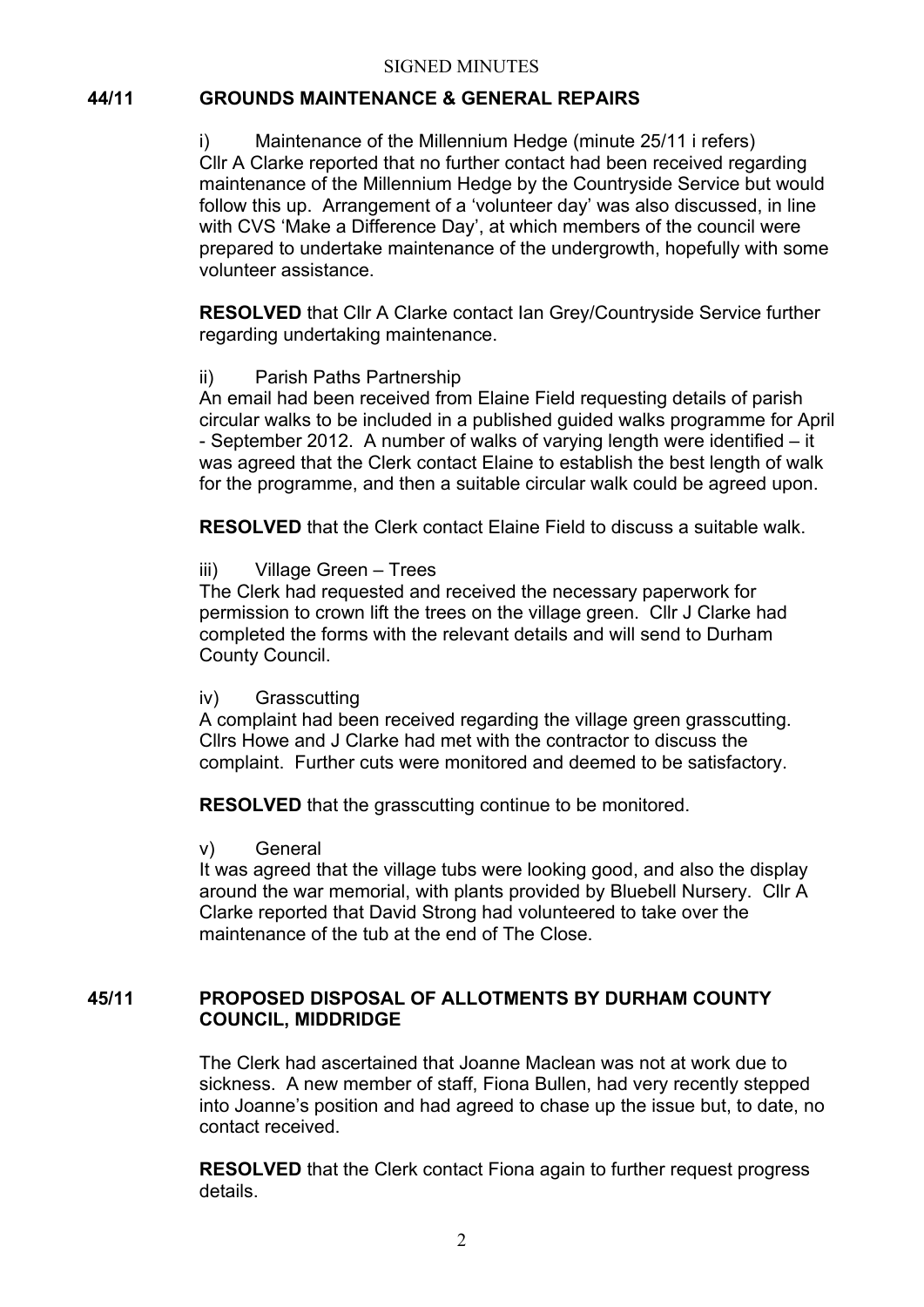(Cllr Makinson declared a personal, non-prejudicial interest in respect of the above item as a result of being a current allotment holder.)

### **46/11 PLANNING APPLICATIONS**

There were no new applications to consider.

The Clerk had contacted David Walker regarding the previous submission for removal of planning conditions at Middridge Meadows and had gained the information needed for the Council to submit a response stating that there were no objections but that the number of events held during the year should be limited and also the business use should be limited to the livery already established. It seemed that a decision had not yet been made in respect of the application.

### **47/11 CHILDREN'S' PLAY AREA**

Consideration was given to the Clerk's monthly inspection report regarding the condition of the play area and equipment. There were no issues to be reported.

### **48/11 C35 NEWTON AYCLIFFE TO SHILDON ROAD-TRAFFIC CALMING**

An initial traffic survey had been conducted, with the police proposing to do more. The traffic count results were: 134 cars east bound, with 3 speeding at an average of 34mph; and 117 west bound with 4 cars speeding at an average speed of 38mph.

Cllr A Clarke proposed that the possibility of a sign, with wording along the lines of 'Please drive safely through our village' be looked into.

**RESOLVED** that the Clerk contact Lee Mowbray to discuss the possibility of provision of a safety sign.

### **49/11 G.A.T.C./MIDDRIDGE AREA ACTION PARTNERSHIP FEEDBACK**

Cllr A Clarke reported that the next board meeting was to be held on Tuesday 27 September at Aycliffe Village Hall at 6pm.

**RESOLVED** that the report be noted.

### **50/11 CLERK'S SALARY – NEW REQUIREMENTS**

An email had been received from John Harron from Thirsk Payroll offering payroll services for Parish Councils. It was agreed that their services would be taken up, at a cost of £52 per year, and the Clerk sent all the relevant information and forms. The Clerk reported that the Council was now registered as an employer, and all paperwork was up to date.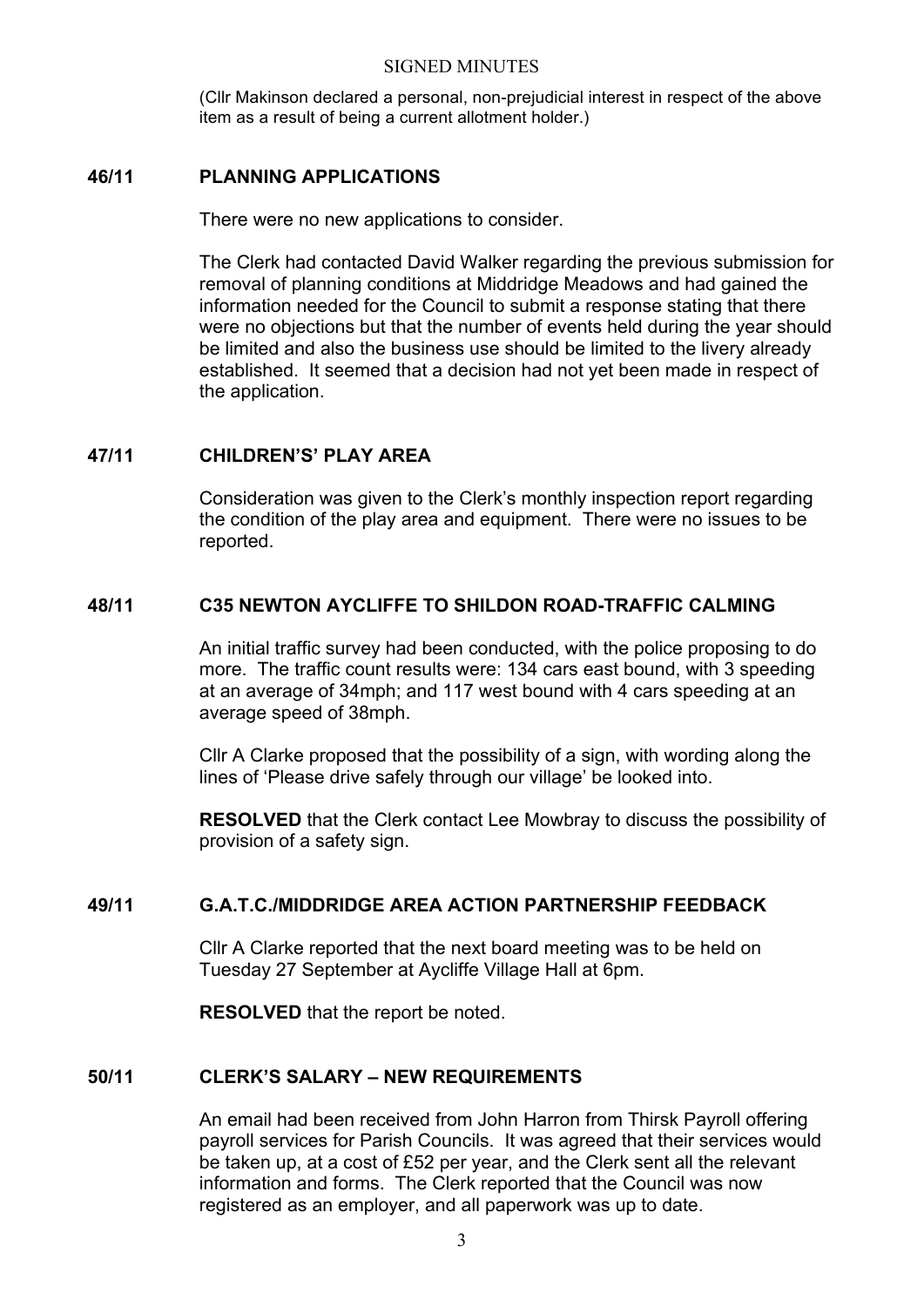The Clerk's salary would now be paid quarterly, in line with the tax liability payments to be made to HMRC. Thirsk Payroll would provide all the information necessary to make these payments.

**RESOLVED** that the Clerk make the required payment to HMRC when notified.

### **51/11 ACCOUNTS FOR THE YEAR ENDED 31 MARCH 2011 AND 2012**

The completed audit, response and invoice had been received from the external auditors, BDO. There were no matters of concern recorded. A further form was enclosed, requiring that the Council choose a date in 2012 for the external audit to be undertaken. The last available date was agreed upon, to give enough time for the relevant end of year accounts to be completed and approved before submission to BDO.

**RESOLVED** that the Council accept the approved annual return. Also that the Clerk complete the Notice of Conclusion of Audit and display copies in both noticeboards as soon as possible, and complete the 2011/12 audit date form and return to BDO.

### **52/11 FUTURE EVENTS**

#### i) Remembrance Sunday

It was proposed that Cllr A Clarke liaise with Shildon Town Council regarding this year's event, and that the Parish Council once again make a donation of £25 towards the cost of a Remembrance wreath. Cllr Makinson agreed to clean the war memorial for the occasion.

**RESOLVED** that Cllr A Clarke contact Shildon Town Council and Cllr Makinson undertake cleaning of the war memorial.

#### ii) Christmas Celebrations

It was agreed that the Council plant a permanent Christmas tree on the village green. Cllr J Clarke agreed to contact Andrew Bailey to discuss purchase of a tree. An email had been received from David Hodgson, DCC Neighbourhood Services, regarding a quote for dressing/undressing a tree with lights – it was agreed that a quote would be requested.

**RESOLVED** that Cllr J Clarke contact Andrew Bailey regarding a permanent tree, and that the Clerk contact David Hodgson to request a quote for lights.

#### iii) Queen's Diamond Jubilee

Suggestions for celebrating the Diamond Jubilee were discussed. An idea was the purchase of an outdoor Parish Clock, either for mounting on the village hall or freestanding on the village green. Members agreed to research outdoor clocks and possible retailers. Another suggestion was an event to be held on the village green, in conjunction with the Village Association. Cllr J Clarke agreed to bring the matter up at the next Village Association meeting. Other possibilities included tree planting and the Jubilee Fields II Initiative.